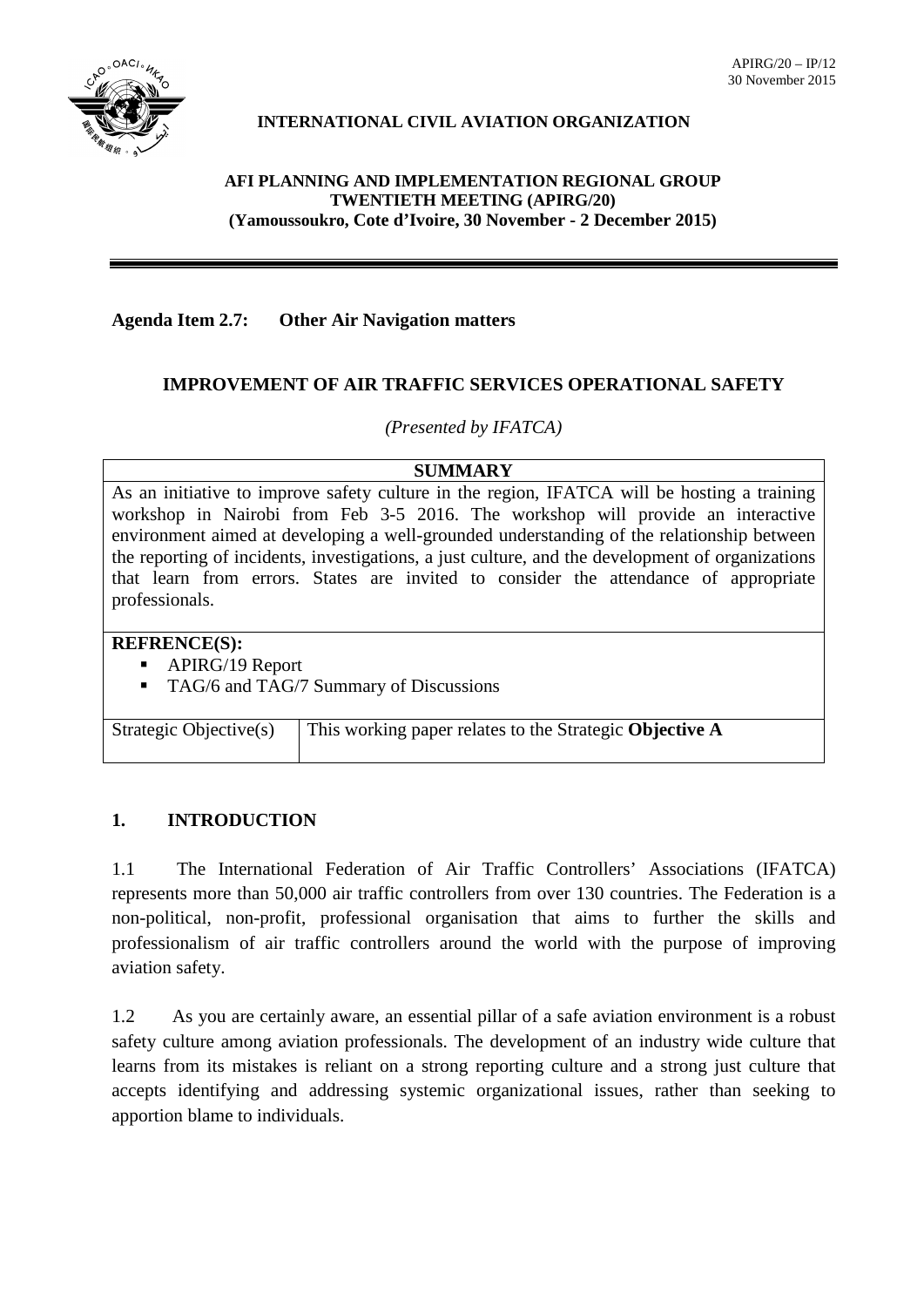1.3 In its discussions under safety management, the APIRG/19 meeting in 2013 noted the outcome of the TAG/5 meeting as well as safety issues that had been identified and addressed in a series of informal ATM coordination meetings arranged by the ICAO ESAF and WACAF Regional Offices, and that the issue of ATC competence warranted special attention.

1.4 In a review of incident reports, TAG/7 highlighted that many investigations cite "work overload" or other factors as the cause, however these are generally not causes on their own but rather symptoms of the existence of more profound issues such as the following:

- a) lack of staffing policies or not adhering to such provisions;
- b) lack of methods for determining appropriate staffing requirements;
- c) staff shortage;
- d) overworked staff, transient or cumulative fatigue;
- e) unqualified or poorly qualified staff;
- f) lack of recurrent training;
- g) lack of ATC proficiency; and
- h) lack of ATS investigator training.

1.5 In its analysis of ATS incidents over the past 5 years, the issue of safety culture and reporting, the concept of "just culture" have featured prominently in the annual sessions of the ATS Incident Analysis Group (AIAG). In the last five years, Human Factors remains the highest contributing factor to ATS incidents. Under this ATC proficiency has featured as the highest contributing factor in the region, as seen in the 2014 report:

Contributing factors – 2014

Human Factors remain the highest contributing factor – ATC and Cockpit crew – 34 cases

- ATC proficiency  $-29$  cases
- Working conditions: procedures and overload  $-27$  cases
- Failing to establish contact on IFBP 12 cases
- Coordination failures in ATC sectors (including with MIL) -20 cases
- Crew error  $-5$  cases
- Non compliance Includes disregard of FIR pre-entry communication procedures, RVSM, coordination procedures – 27 cases

# **2. DISCUSSION**

2.1 In an initiative to improve safety culture in the African region, IFATCA, in collaboration with ICAO, is hosting a safety culture workshop – "Think Safety" – to be held in Nairobi, Kenya from 3-5 February 2016.